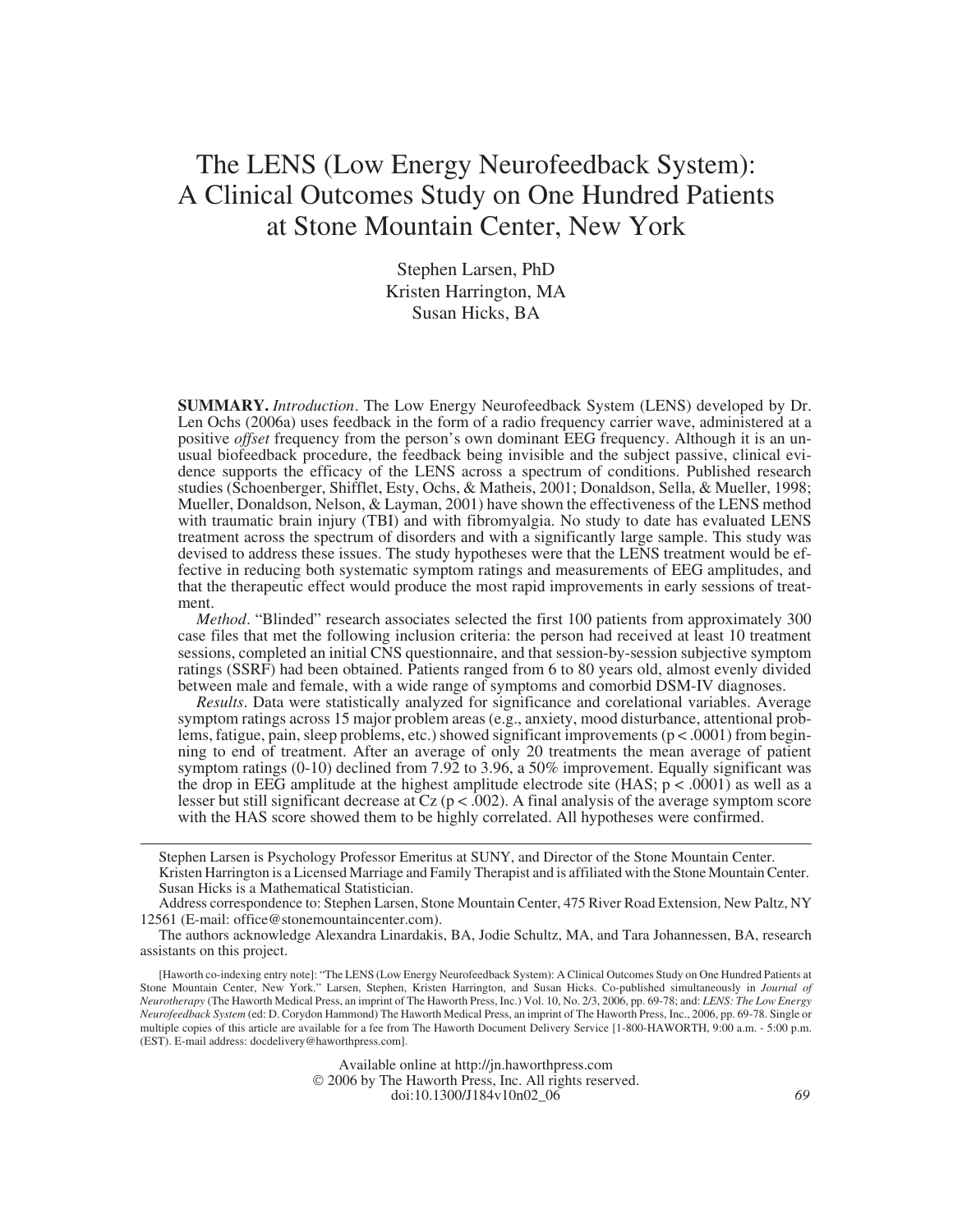*Conclusions*. LENS treatment appears to be very efficient and effective in rapidly reducing a wide range of symptoms. It particularly produces rapid improvements in the first five to six sessions. Recommendations for future research are provided. doi:10.1300/J184v10n02\_06 *[Article copies available for a fee from The Haworth Document Delivery Service: 1-800-HAWORTH. E-mail address: <[docdelivery@haworthpress.com>](mailto:docdelivery@haworthpress.com) Website: <[http://www.HaworthPress.com>](http://www.HaworthPress.com)* © *2006 by The Haworth Press, Inc. All rights reserved.]*

**KEYWORDS.** Neurofeedback, EEG biofeedback, LENS, Low Energy Neurofeedback System

#### *INTRODUCTION*

#### *The LENS*

The Low Energy Neurofeedback System (LENS), devised by Dr. Len Ochs and tested by him and clinicians he has trained, has evolved continuously for 16 years (Ochs, 2006a). This neurofeedback system provides the patient with instantaneous electromagnetic field feedback that is "offset" by 5, 10, 15, or 20 Hz faster than the patient's dominant brainwave frequency to avoid any possibility of seizures beingtriggeredbytheprocedure.Whiletreatment relied on flashing lights in the past, a technical laboratory examination of the equipment showed the effective mechanism of treatment to be carried on radio frequency waves of extremely low intensity (Ochs, 2006b) and at 15-100m Hz frequency range.

Len Ochs (1994) had claimed to often obtain very significant improvements with many patients in less than ten sessions. This sometimes raised eyebrows and skepticism among colleagues in the field of neurofeedback. Nonetheless anecdotal experiences by trained LENS practitioners, including the authors, had confirmed the tenor of his claims. In addition, a growing body of published literature (Donaldson, Sella, & Mueller, 1998; Larsen, 2006; Mueller, Donaldson, Nelson, & Layman, 2001; Schoenberger, Shiflett, Esty, Ochs, & Matheis, 2001) had shown that the LENS was effectiveinamelioratingavarietyofconditions associated with CNS dysfunction. What seemed unanswered was whether the LENS procedure produced more effective results early in treatment compared with later? Did all problems respond equally well, or some problems respond better and some worse than others? Therefore, the authors decided to gather data on the effects

of LENS treatment in clinical office cases. This paper reports our findings.

The authors began several years ago to systematically collect assessment and outcome data on clinical cases that we treated. In each case, during the intake interview, patients completed the CNS Questionnaire (see Appendix) developed by Ochs (1996, 2006a). After completing the questionnaire patient were asked: "Of these reported symptoms/problem areas, which most impair your quality of life?" The problems of greatest concern were then listed first on our Subjective Symptom Reporting Scale (SSRS), followed by others, until five or more symptoms were elicited and entered. Each was rated by the patient on a 0 to 10 scale. They were told, "Ten (10) means the worst possible interference with your freedom, creativity, and ability to enjoy life; Zero (0) means the problem has disappeared or become unnoticeable." The therapist and the patient agreed to work collaboratively to track these numbers and their ratings were obtained at the beginning ofeverysession.Ifthepatientwasachild,aparent or guardian was asked to help with the evaluation ratings. If a spouse or partner attended the treatment session, they were asked to help confirm the veracity of the answer–a "second opinion." Sometimes a symptom might have fluctuated over the week. For example, insomniamayhavevariedfrom2(aprettygoodnight) to a 6 (a much worse night's sleep) as reported on the SSRS ratingform. In such cases, an average number for the period since the last session  $(e.g., the number 4, in our example) would to be$ entered for that period.

This study consists of a retrospective analysis of the five most serious symptoms reported by patients from the beginning to completion of treatment. Figure 1 displays examples of average symptom ratings that were obtained over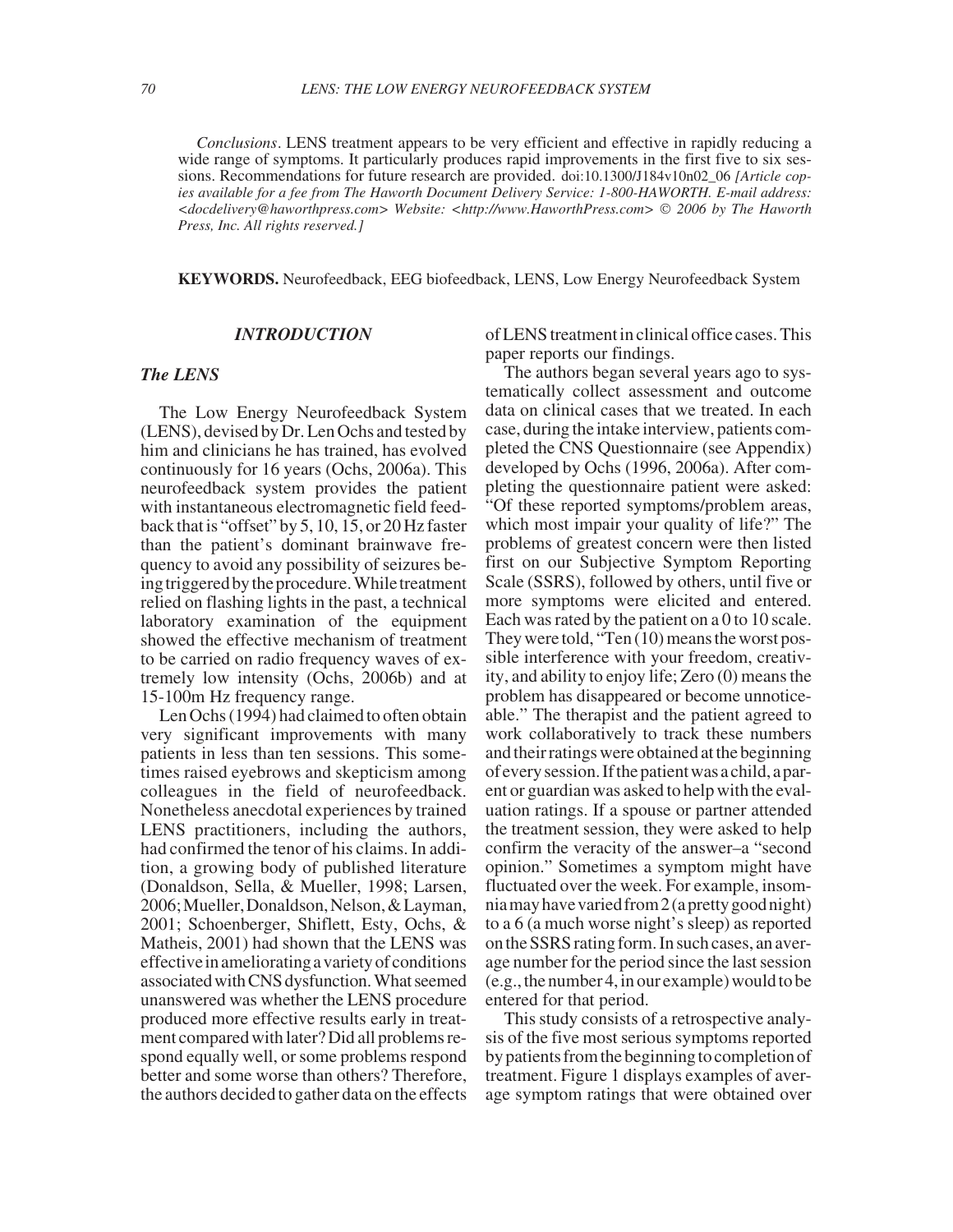

FIGURE 1. Progress of an "Easy" Care and a Difficult Case

the course of treatment with a relatively "easy" case that responded rapidly, and with a more difficult case that responded to treatment more gradually.

# *METHOD*

#### *Sample*

As indicated, our subjects were not specially selected experimental subjects. They were patients who came for treatment between 2001 and 2005 at our offices in New Paltz, New York City, Long Island, and Kingston, New York. Approximately half of the patients were physician-referred. The sample ranged in age from age 6 to age 80 (see the distributionin Figure 2), with the majority of the sample between age 11 and 60 and fairly evenly divided between male and female. The majority of patients received LENS treatment on a weekly basis, but a few were treated twice weekly at the beginning, and then toward the end of treatment most patients were weaned off treatment with semi-weekly or monthly sessions.

# *Sampling Procedure*

From a sample of about three hundred patientfiles,100caseswererandomlyselectedfor retrospective examination by blinded research associates who knew nothing about the patients

personally. The research associates signed a form agreeing to protect patient privacy and the actual names were masked and a code name assigned to each file. No attempt was made to select "good responders" or "poor responders" to treatment. Simply the first 100 cases that met the following criteria were chosen for study. The file qualified for inclusion in the study if it had:

- 1. An initial LENS topographic brain map. Once selected, from these maps the microvolt amplitudes were obtained for the highest amplitude site (HAS) and for the Cz electrode site.
- 2. The patient had received 10 or more clinical treatment sessions with the LENS.
- 3. An intake CNS Questionnaire and initial symptom ratings had been completed for at least five symptoms, and symptom rating data had been gathered for at least 10 sessions.
- 4. Measurements of the overall EEG amplitudes at Cz and the HAS had been completed at the final treatment session.

# *Hypotheses*

The following hypotheses were examined to explore how observations by Len Ochs and others clinicians would stand up to systematic assessment across a variety of symptom areas.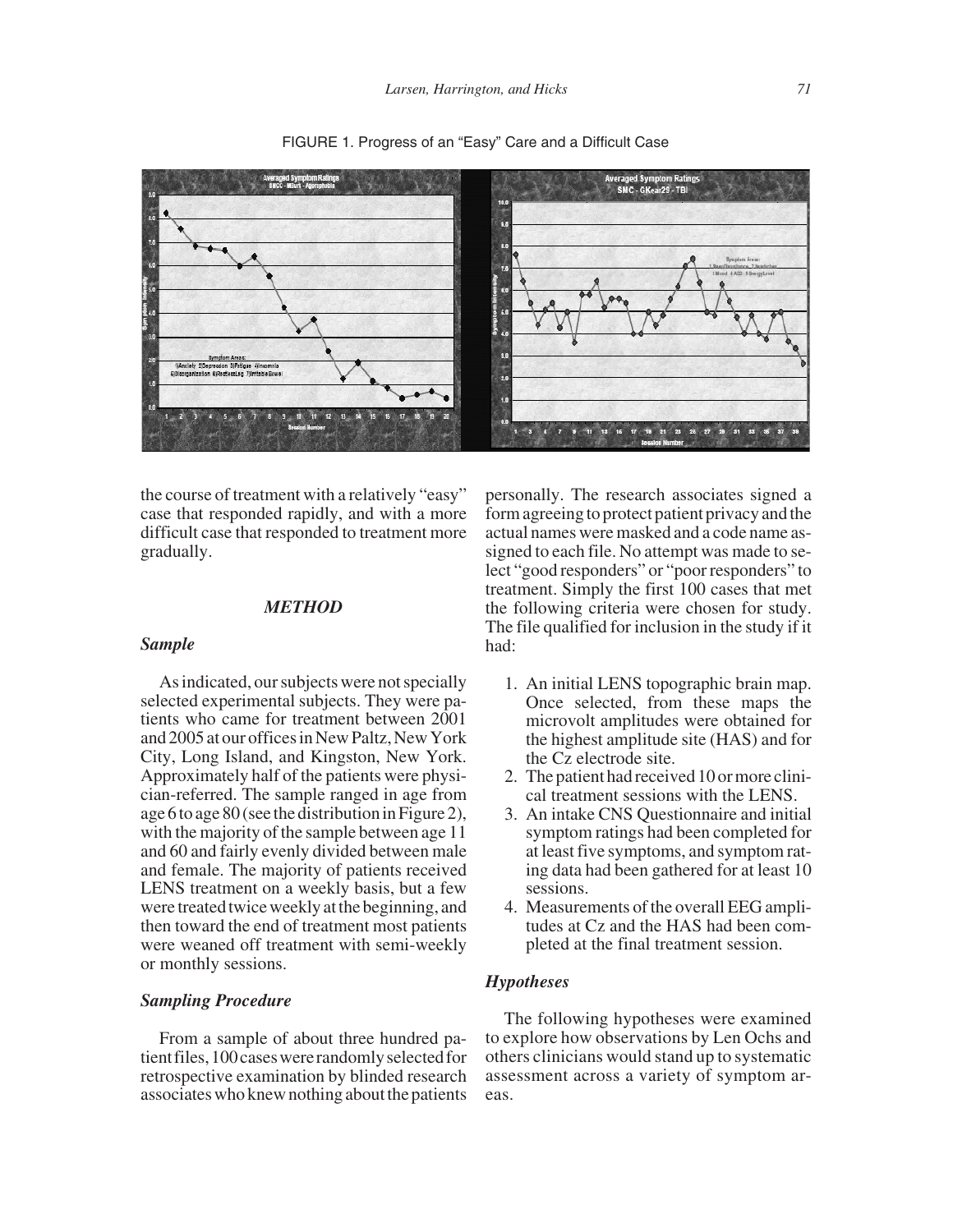

- Lens treatment (independent variable) will improve quality of life (dependent variable) across a variety of CNS-related symptom areas as reflected in the Subjective Symptom Rating Scale (Larsen, 2001).
- There will be a steady improvement in symptoms throughout treatment, but improvement will be most noticeable in the early sessions.
- There will be a decrease in overall EEG amplitudes over treatment at the highest amplitude site (HAS) and at the vertex (Cz) as measured on a LENS topographic map.
- There will be a correlation between subjective ratings of symptom improvement andanobjectivephysiologicalmeasureof EEG amplitude as measured in microvolt levels.

In relation to the third hypothesis, it should be noted that Ochs (2006a) has suggested that cortical EEG amplitudes are highest where the cortex is functioning most poorly in inhibiting subcortical activity. The topographic map used in LENS practice, with its accompanying histogram (see Ochs, 2006a for an example) quantifies measures taken at 19 or more electrode sites. Based on our clinical experience, we predicted the HAS would decrease in amplitude as treatment rendered the cortex more functional.

# *Measures and Symptomatic Complaints*

As indicated, ratings were examined on the Subjective Symptom Rating Scale (SSRS) and EEG amplitude measures were obtained. On the SSRS we used the patient's own descriptive terms such as "fatigue," "moodiness," "mental

cloudiness," etc. Many patients were tracked on as many as eight to ten symptoms, but for the purposes of this study we selected only the five most significant symptoms.

After examination of the data 15 categories were developed to which all of the symptoms reported in the study could be assigned: Addiction (alcohol, drugs, food, sex), Anxiety Problem (generalized anxiety disorder, panic attacks, phobias, hypervigilance), Attention Problem (ADD/ADHD, problems concentrating), Cognitive Problem (cloudiness, cognitive deficit, memory problems, confusion), Dissociation (dissociated, detached, withdrawn), Disorganization (disorganized, procrastination), Problem in Executive Function (impaired planning, sequencing, impulsiveness), Pain, Fatigue (lack ofenergy,chronicfatigue,fibromyalgia),Flexibility Problem (rigidity or obsessive-compulsive disorder), Mood Disturbance (dysthymia, depression, bipolar disorder, irritability,explosiveness), Sleep Disturbance (insomnia, early morning awakening, restless legs), and a Miscellaneous category for less frequently encountered symptoms (tics, seizures, psychotic symptoms). The distribution of symptoms by category in our sample may be seen in Figure 3. It can be observed that the mostly highly represented problem areas were mood disturbance, followed by problems with cognition, pain, disorganization, sleep, anxiety, attention, and fatigue. Although most patients qualified for multiple diagnoses, the complexity of problems in the patient sample may be seen in Figure 4.

## *Equipment*

All treatment was rendered on J&J I-330 C2 or mini-C2 EEG processors with a sampling rate of 1,028 samples per second, using the electromagnetic emissions of their crystal clock,offsetatafasterfrequencyfromthedominant brainwave frequency. All treatment used Ochs Labs proprietary versions of J&J's USE 2 or USE 3 software to administer the stimulations. Maps and offset assessments were processedonOchsLabsproprietaryReportGenerator.

Alltreatmentfollowedaninitialbrainmapat 19 or 21 sites, mapping each site individually and processing the map and histogram for delta, theta, alpha and beta frequency bands, along

FIGURE 2. Distribution of Clients by Age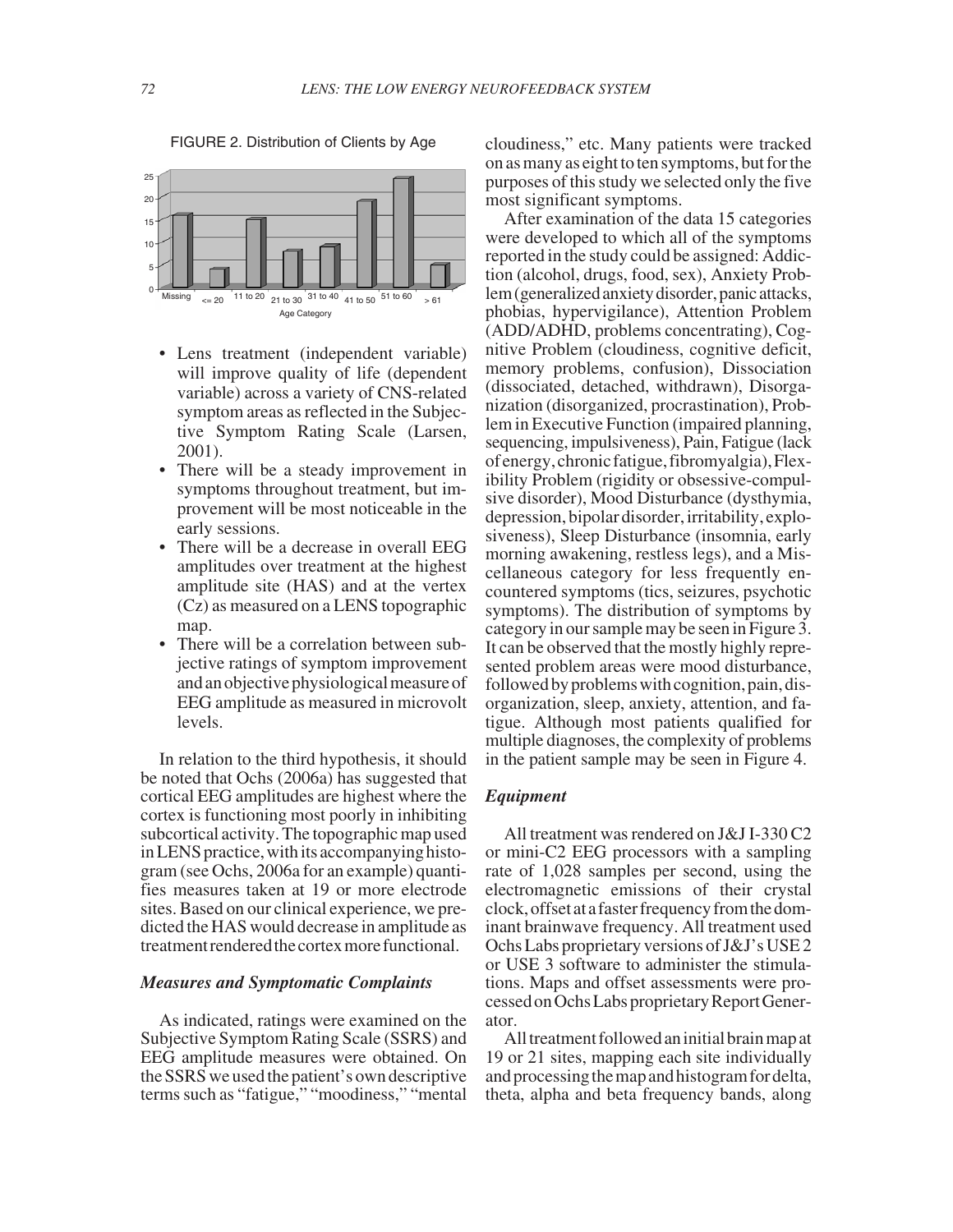with a measure of total amplitude and dominant frequency maps and histograms. Where it was possible to do an Offset assessment (meaning the patient was *not too* neurologically sensitive) this was done. If an Offset assessment could not be obtained because the patient seemed too hyper-reactive, the default of a +20Hz offset was used. The hardier patients were exposed to somewhere from 1 to 21 seconds of stimulation  $(10^{-18} \text{ watts/sq. cm}^2)$  per session, while patients who were judged to be too sensitive/reactive early in treatment were simply exposed (at least initially) to the backgroundenergylevelofthesystemwithoutstimulation, which has been found in laboratory analyses to be only  $10^{-21}$  watts/sq. cm<sup>2</sup> in intensity. The number of treatment sites and seconds of exposure were based on the sensitivity/reactivity of the patient as discussed in Ochs (2006a).

# *Confounding Factors*

About half of our patients come to us on medication prescribed by their physician. Most were informed that they should tell their doctor that they were receiving neurofeedback and releases were signed so that clinicians from our facility could talk to their physicians, neurologists, or psychiatrists. They were advised that during our treatment they might find themselves needing less medication to achieve the same effect, and should they wish to reduce medications, they should do so under the care of their prescribing physician.

Although neurofeedback was, in our estimate, the main therapeutic modality, a proportion of the patients were also treated with photonic stimulation (an infrared stimulation device) for peripheral pain and fatigue syndromes. Several were given instructions in HeartMath (heart rate variability biofeedback). Some took supplements such as B vitamins, glyconutritionals,SAM-e andRhodiolaRosea. During treatment, patients did in fact often *decrease their prescription medications*. (This measure, in fact, could be a pivotal one to examine in future studies.) We did not control for any of these variables, nor did it seem possible to do so. The only thing that all 100 patients had in common was that they received the LENS treatment for over 10 sessions, and most patients had

20 sessions of LENS treatment (see Figure 5). The mean number of treatment sessions was  $19.43$  (SD = 5.51). As clinicians, our initial and primary intent in working with these patients was in helping them improve their quality of life and functioning, not conducting a controlled study.





#### FIGURE 4

#### **DSM IV-r Related Diagnostic Categories Represented in Study**

- ADD, ADHD, attentional problems of all sorts, Learning Disabilities
- Affective Disorders including Monopolar and Bipolar Depression, Dysthyn Autistic Spectrum Disorders, including Aspergers Syndrome
- Anorexia and Bulimia
- Dissociation Epilepsy and Seizure disorder
- Explosive Personality Disorder, Oppositional-Defiance
- Fibromyalgia, Chronic Fatigue, Lyme Disease, Epstein-Barr syndrome High Blood Pressure
- 
- Headaches (Cluster, Tension and Migraine)
- Irritable Bowel, Ulcerative Collitis Obsessive Compulsive Disorder
- 
- Pain, both Acute and Chronic or both, Muscle Spasms, Dystonia
- Paranoia and Schizophrenia Post Traumatic Stress Disorder (PTSD)
- Tourettes, and Tic Disorders
- Traumatic Brain and Spinal Injury (TBI)

FIGURE 5. Distribution of Number of Treatments

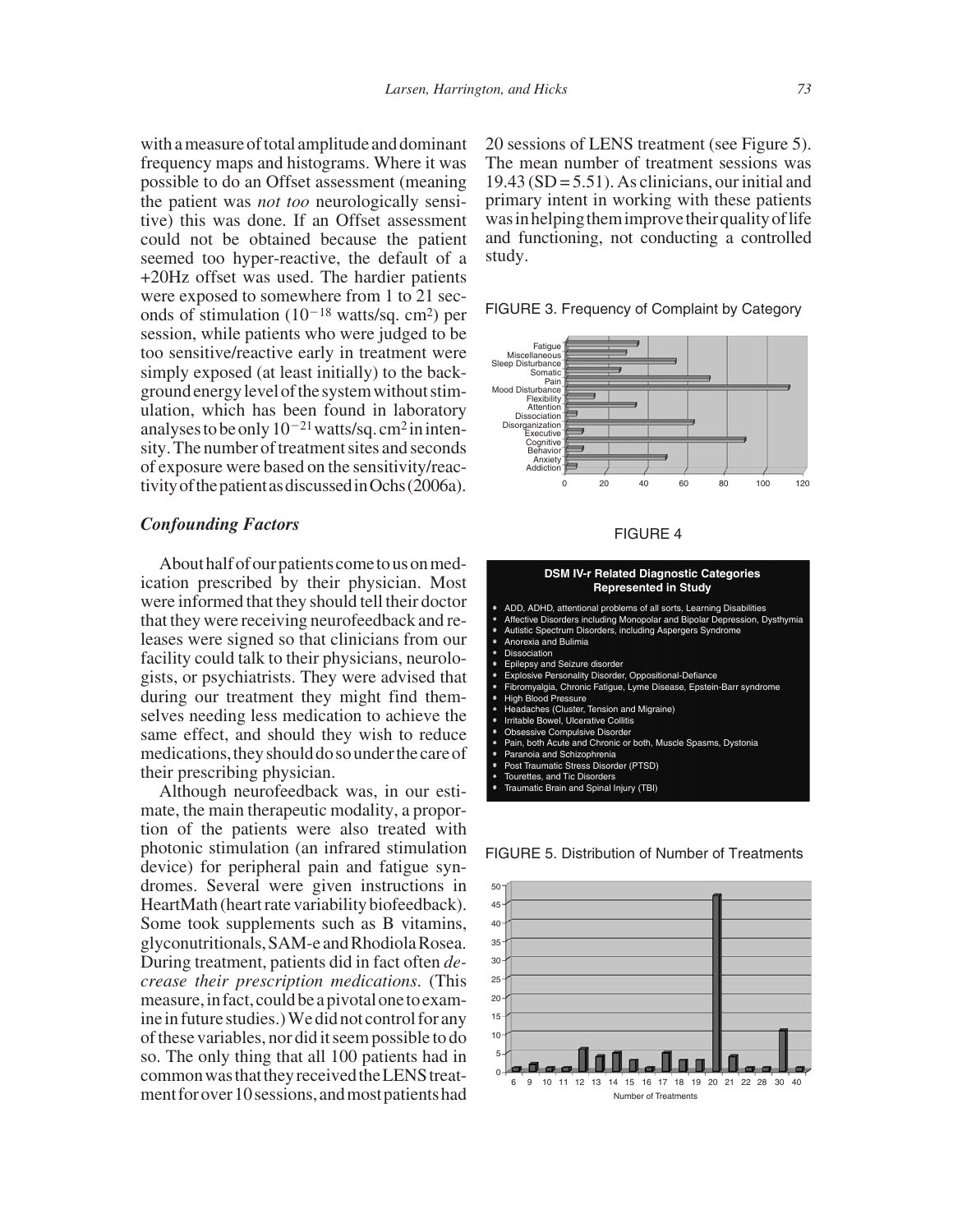# *Data Analysis*

After gathering and entering data into spreadsheets, the data was compiled and sent to an independentstatisticianforanalysis.Twosample paired t-tests were run on EEG amplitude changes at the HAS and at Cz pre- and posttreatment, and on the average symptom ratings pre- and post-treatment. Logarithmic regressions were then computed on each symptom category to test if the patients were reporting a reduction in symptoms and if that decline was rapid in early treatment sessions.

## *RESULTS*

The results confirmed all hypotheses and the outcomes were found to be highly statistically significant. Every symptom category not only decreased over the course of treatment, demonstrating that LENS treatment was clinically effective in ameliorating widely diverse CNS-related problems, but the second hypothesis was confirmed as well. The decline in the average ratings of symptom categories was found to be greater in early sessions of treatment, with further improvements occurring at a more gradual pace over time, as the experience of Ochs (1994)hadsuggested.Thisfindingmaybeseen in Figure 6. It was noted, however, that there was still a definite ongoing continuum of improvement up to 20 sessions and beyond.

In relation to this finding, clinical observations have encouraged us to urge that patients not discontinue LENS treatment after the initial rapid improvements, sometimes called "the honeymoon phase" of treatment because the nervous system continues to gradually reorga-

FIGURE 6. Plot of Average Score by Treatment All **Categories** 



nize itself. Further treatments beyond the first 10 to 20 sessions may be necessary to consolidate and promote maintenance of the changes achieved early in treatment. Determination of the maintenance of changes over time will require a study with a post-treatment follow-up period.

When each of the 15 symptom categories was plotted by treatment time, it was found that on average the rate of improvement followed a logarithmic curve, with most of the improvements occurring early in treatment, with smaller but steady gains being made thereafter. Although each category appeared slightly different, they all showed the same pattern of rapid improvement with the exception of addiction problems, which was the only symptom category that did not appear responsive to LENS treatmentinthisstudy.Figure7showslinearregression lines for four sample symptom areas, illustrating what was seen across symptom categories. The r-squared values in rank order of improvement for symptom categories were: Disorganization, .985; Cognitive Problems, .983; Attention, .956; Fatigue, .955; Mood Disturbances, .954; Pain, .941; Anxiety, .928; Executive Function, .903; Miscellaneous Problems, .894; Sleep Disturbances, .891; Somatic Complaints, .874; Flexibility, .864; Behavioral Problems, .857; Dissociation, .715; and Addictions, .0003.

It is evident as seen in Figure 8 that as the length of treatment progresses, particularly beyond 20 sessions (at which point most subjects had completed treatment), the number of observed occurrences of symptoms decreases. Thus beyond 20 sessions and with symptoms that were less frequently represented in the sample, the findings become less reliable as seen in Figure 9. This did not, however, affect the confirmation of the hypotheses of the study which were primarily based on the effect of the first 20 sessions of treatment.

As indicated, the first hypothesis was confirmed by our findings. Figure 10 displays the change during LENS treatment of the mean symptom ratings which, interestingly at posttreatment (3.92) were exactly half of the pretreatment symptom levels (7.92), a finding that was highly significant ( $p < .0001$ ).

The third and fourth hypotheses are also confirmed. The overall EEG amplitudes were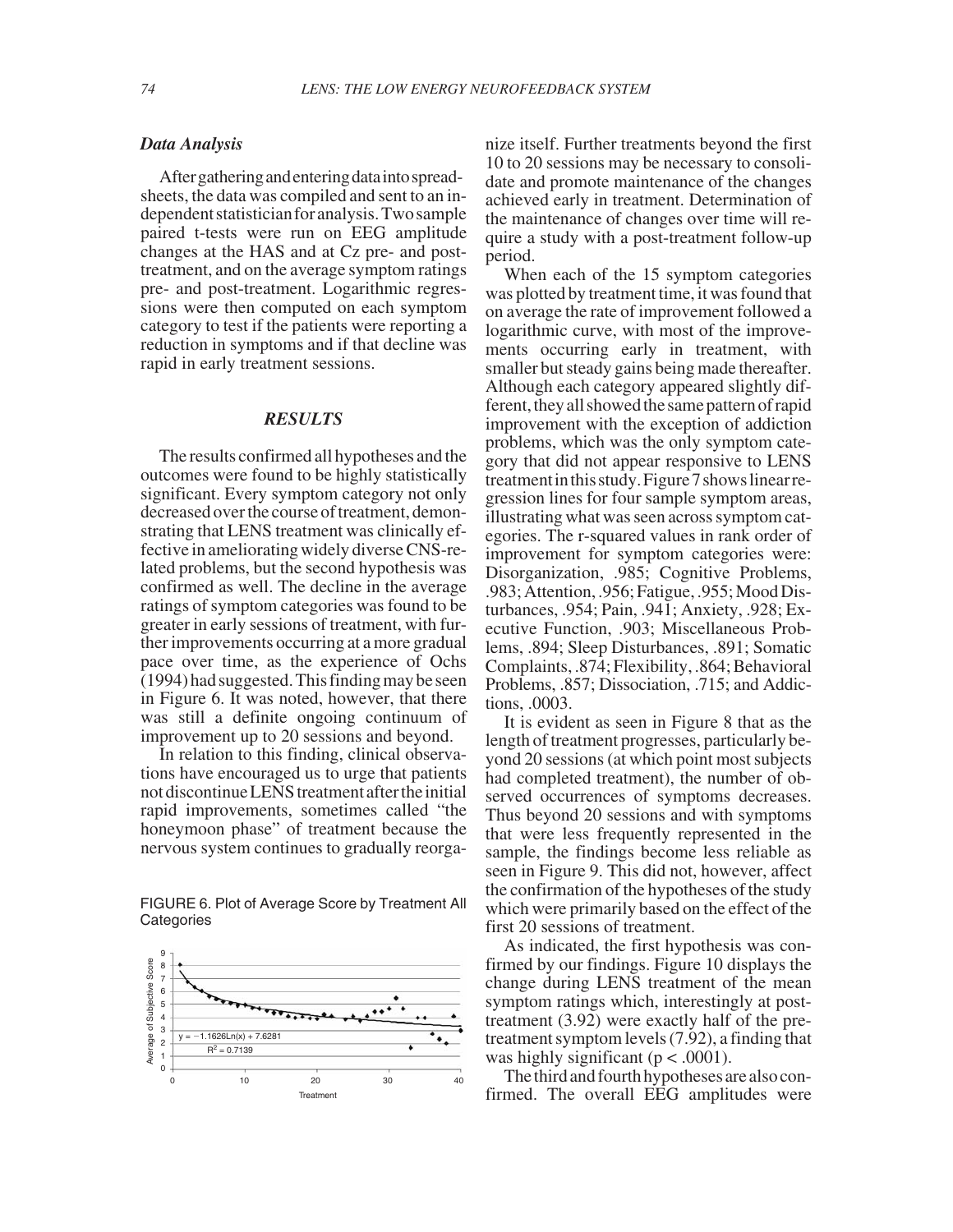

FIGURE 7. Regression Lines for Sample Symptom Categories

FIGURE 8. Number of Observations per Treatment Period



found to significantly ( $p < .0001$ ) decline over the course of treatments at the highest amplitude site (HAS), as seen in Figure 11. In addition, confirming the fourth hypothesis, this EEG improvement was also highly correlated  $(r$ -square =  $0.869$ ) with improvements in symptom ratings (as seen in Figure 12). This finding adds validity to the accuracy of the improvements noted in patient self-ratings of their symptoms. Thus, each of the two separate mea-

FIGURE 9. 95% Confidence Interval for Change in Scores by Category



sures, subjective well-being (symptom ratings) and EEG amplitudes, both respond to the independent variable (the LENS treatment).

A significant reduction  $(p < .0022)$  in the overall EEG amplitude at Cz was also found, decreasing from 10.67μv to 9.62μv. Since the LENS treatment involved feedback stimula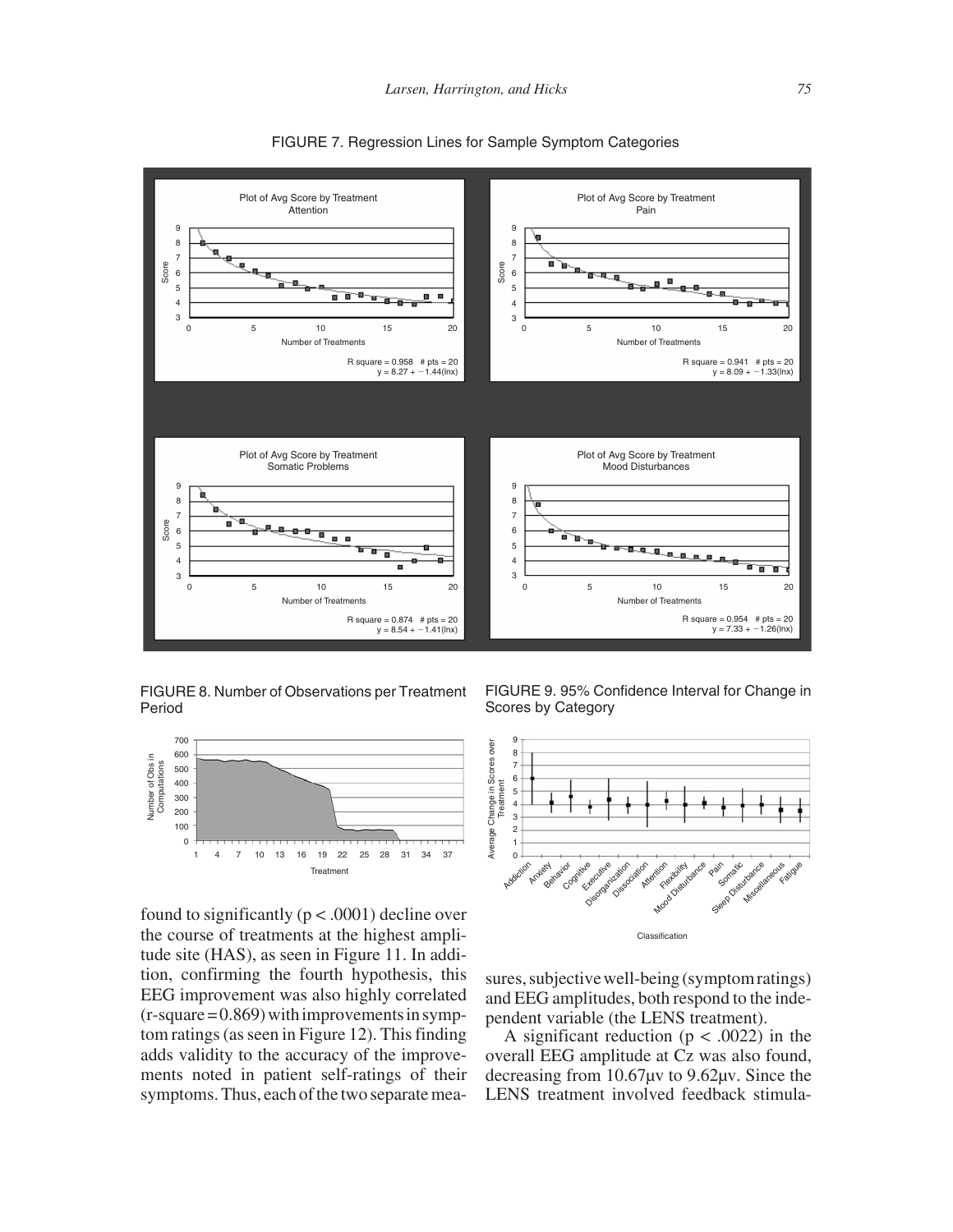FIGURE 10. Average Score Pre- and Post-Treatment



FIGURE 11. Reduction in Highest Amplitude Size (HAS)



FIGURE 12. Plot of Relative Change in Qualitative Score vs. HAS



tion being received at one or more different electrodesitesineachsession,wehadnoreason to suspect thatactivityatCZ would be "treated" more than any other site since, on average, work at Cz occurred only once in about every four to five sessions. However, Cz has often been considered an important site in traditional neurofeedback (Tansey, 1990; Lubar, 1995).

The changes in EEG amplitude at the HAS

provides confirmation of LENS theory (as well as effectiveness). Ochs (2006a) does not believe that LENS treatment will be effective by simply concentrating the treatment in the area of the brain with the highest EEG amplitudes. Interestingly, research (Fernandez et al., 2003) with traditional neurofeedback applied to learning disability children found that the greatest reductions in EEG amplitude often did not occur at the site where neurofeedback treatment was focused. Ochs (2006a) has theorized that by having treatment proceed from locations where there are lower amplitudes toward electrode sites where there are higher amplitudes (which reflect less efficient cortical inhibitory processes) the functioning of the entire cortex will be positivelyinfluencedand the amplitudes at the highest amplitude sites will decrease. Such changes had been previously observed in clinical work by Larsen (2001). Though in our current study the HAS would not have received any more treatment emphasis than was received at Cz (as described above) there was found to be an average decrease in amplitudes of 6.51μv at the HAS (see Figure 11). The mean amplitude at the HAS decreased from 17.38μv to 10.84μv, representing a  $37\%$ decline.

## *DISCUSSION*

By basing our study on subjective symptoms as described in the patient's own words, we have tried to make this study relevant to people's *quality of life* in a very immediate and practical way. It is true that this type of classification of problems may have made this study superficially seem less technical or professional than a study simply based on strict DSM-IV criteria. However, symptoms are what people suffer with and are the fundamental components that make up diagnostic categories. Whereas many studies through the years have shown limited reliability in assigning diagnostic categories (e.g., Klein, 1982), we believethatsymptoms are not only "where people live," but also are more reliably identified in comparison with over-arching diagnoses.

The rationale for tracking five or more symptoms rather than a single one stemmed from the fact that rarely do symptoms exist in isolation. It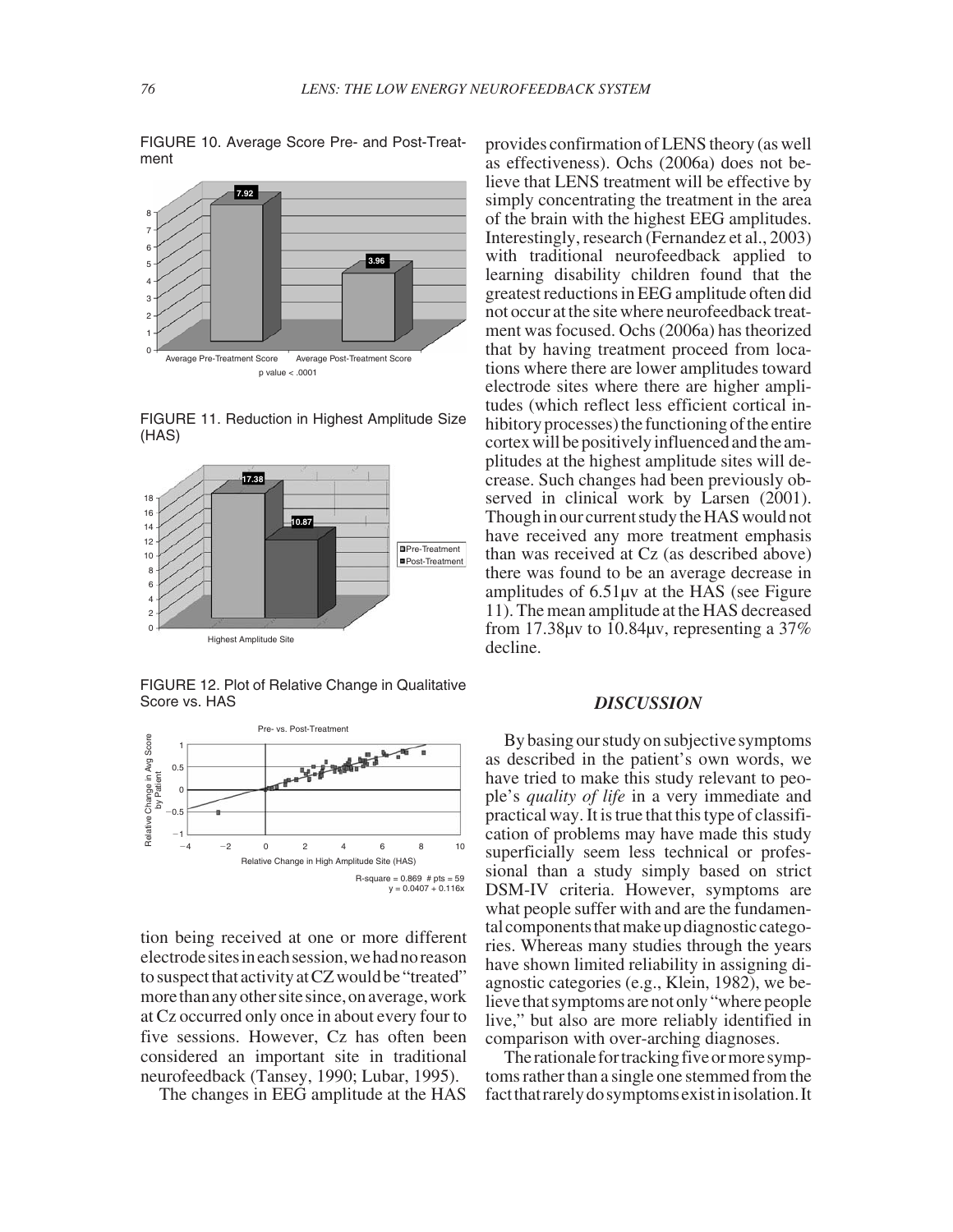has also been our clinical observation that improvement is often *a non-linear process*. Thus an individual's presenting complaints may have been anxiety attacks and migraine headaches, but he or she may also complain of problems with fatigue, insomnia, and photophobia. In our clinical work we have noticed in cases like this that the target symptoms of anxiety and migraines may remain approximately the same for a while, while sleep improves and the patient becomes less light-sensitive. These are good signs that seem to indicate that some deeper neurological re-balancing is underway and bodes well for the treatment. Suddenly one day, the patient reports that her schedule is filling up, social anxiety is dwindling, and the migraines are shorter in duration. This is, in fact, not an atypical course of treatment.

Although it would have been ideal in our study to use psychological tests with established validity and reliability because most of our patientshad a largenumber of symptomatic complaints, we made the decision in our office to use symptom ratings at the beginning of each session for accountability. One of the important reasons for this decision was our desire to track session-by-session changes in patient symptoms, in which case it would be impractical to require patients to complete a lengthy psychological test (or multiple tests) once or twice weekly. Therefore, we believed that subjective ratings, particularly when combined with objective physiological (EEG) data, would allow frequent and systematic verification of symptomatic changes. Our results support these decisions.

This study represents an uncontrolled case series. Nonetheless, we believe that the topographic brain map documentation of EEG amplitude changes, and the correlation between these changes and symptom ratings, demonstrate the great likelihood that the changes in our patients did not simply stem from a desire to please a therapist or placebo effects. Therapy was also conducted by four separate therapists.

We should note, in contrast to our present findings, that sometimes in treatment we have found that there may be a rise in EEG amplitudes associated with symptomatic improvements, particularly when the patient has a low voltage EEG at the beginning of treatment. Such a pattern often seems to be associated with

fatigue, depression, lack of motivation, and alcoholism. As the person improves subjectively in such cases, amplitudes go up. Our theory is that in many of these cases, a kind of cortical over-suppression might have been at work, and thetherapyrestoresenergytoareasofthebrain.

In the kind of clinical cases seen in our study sample, we will also sometimes see the HAS decrease in magnitude, while the lowest amplitude sites come up in microvolts. The net effect is to produce a more balanced looking brain map (site sort), without the bright colors associated with high amplitude activity. Future studies can explore some of these variables.

The rapid improvements found in this study following early LENS treatment sessions has mirrored our clinical experience. We commonly see a rapid decrease in symptoms which then continue to diminish more gradually as treatment progresses through about 20 sessions. It has been our clinical experience that sometimes shortly after patients have received 20 treatment sessions, and leading up to and after 30 sessions, there can sometimes be a surge of symptoms temporarily worsening, followed after about session 33 with the lowest symptom ratings attained. From a clinical perspective, these symptom fluctuations have particularly seemed to be associated with more "chronic" patients whose symptoms are more longstanding and where we believe there is a strong genetic component to the main problem areas (e.g., an affective disorder, or familial ADD). This clinical experience has suggested the hypothesis that continued treatment may possibly be gradually addressing increasing "layers" of CNS dysfunction that did not immediately present themselves or respond readily to initial treatments.Theseclinicalobservationssupport the idea that improvements can continue to occur after a larger number of sessions than was usually administered in this study, perhaps as more "endogenous" factors associated with even deeper levels of CNS functioning are gradually calmed and normalized.

In summary, this study provides further objective evidence for the positive therapeutic outcomes reported by Dr. Len Ochs in previous studies. The results represented therapy conducted by four separate clinicians, following training procedures articulated by Drs. Ochs and Larsen in the training conducted for profes-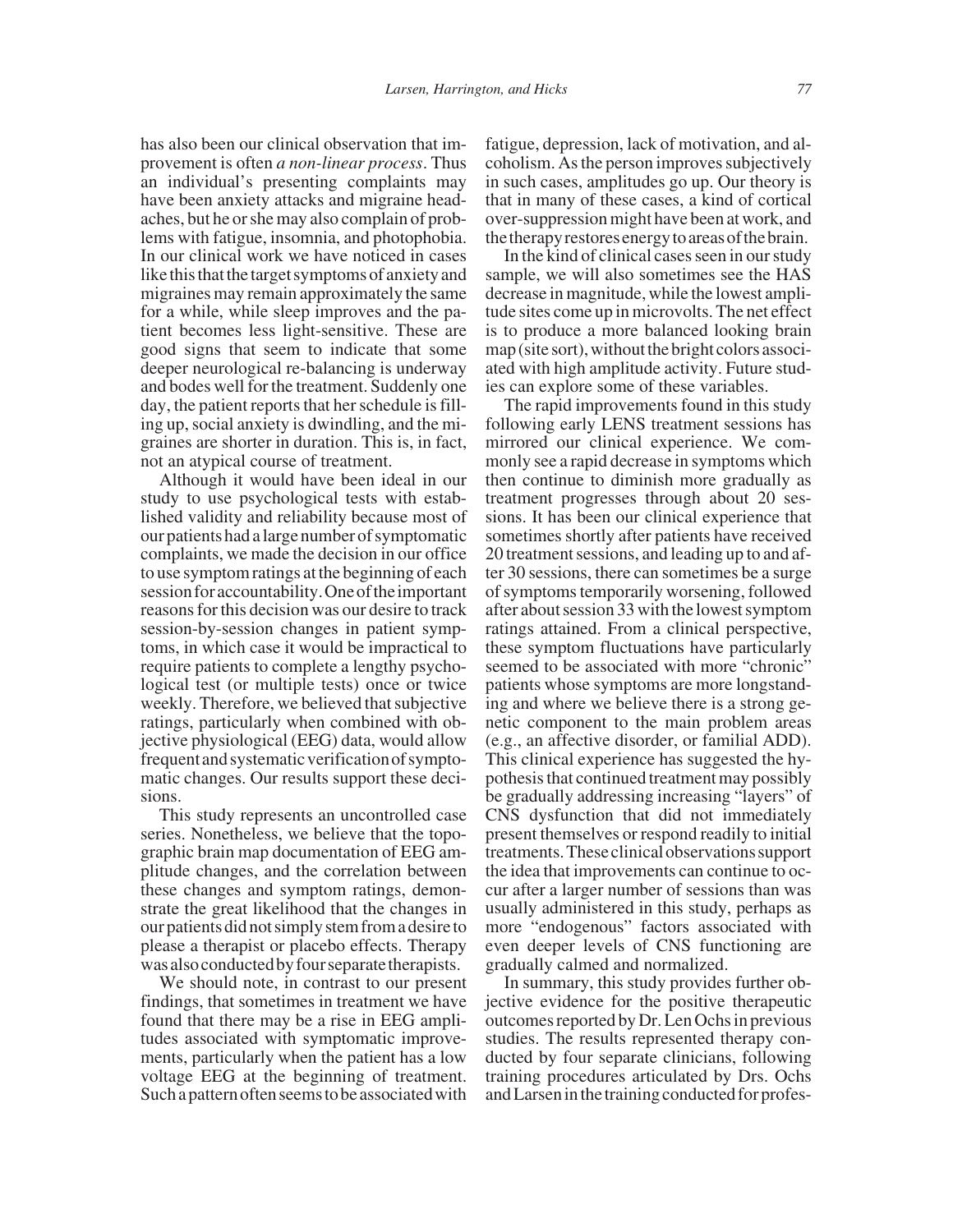sionals, providing evidence that the outcomes are not associated with simply a charismatic therapist. It is concluded that LENS provides a very encouraging therapeutic option to traditional neurofeedback for the treatment of a wide range of clinical, brain-related conditions, particularly because LENS requires minimal cooperation and allows the patient to remain passive. It is recommended that future studies employ randomized assignment to LENS treatment in comparison with wait-list control groups, with medication treatment, and that placebo-controlled double-blind studies be done.

#### REFERENCES

- Donaldson, S., Sella, G., & Mueller, H. (1998). Fibromyalgia: A retrospective study of 252 consecutive referrals. *Canadian Journal of Clinical Medicine*, *56*, 116-127.
- Fernandez, T., Herrera, W., Harmony, T., Diaz-Comas, L., Santiago, E., Sanchez, L., et al. (2003). EEG and behavioral changes following neurofeedback treatment in learning disabled children. *Clinical Electroencephalography*, *34* (3), 145-150.
- Klein, D. N. (1982). Relation between current diagnostic criteria for schizophrenia and the dimensions of premorbid adjustment, paranoid symptomatology, and chronicity. *Journal of Abnormal Psychology*, *91*, 319-325.
- Larsen, S., (2001, February). The use of Flexyx treatment modality with patients with multiple brain and spinal cord injuries. Paper presented at Future Health Winter Brain Conference, Miami, FL.
- Larsen, S. (2006) *The healing power of neurofeedback*. Rochester, VT: The Healing Arts Press.
- Lubar, J. F. (1995). Neurofeedback for the management of attention-deficit/hyperactivity disorders. Chapter in M. S. Schwartz (Ed.), *Biofeedback: A practitioner's guide* (pp. 493-522). New York: Guilford.
- Mueller, H. H., Donaldson, C. C. S., Nelson, D. V., & Layman, M. (2001). Treatment of fibromyalgia incorporating EEG-driven stimulation: A clinical outcomes study*. Journal of Clinical Psychology*, *57* (7), 933-952.
- Ochs, L. (1994). New light on lights, sounds, and the brain. *Megabrain Report: The Journal of Mind Technology*, *2* (4), 48-52.
- Ochs, L. (1996). Thoughts about EEG-Driven stimulation after three years of its uses: Ramifications for concepts of pathology, recovery, and brain function. Unpublished manuscript.
- Ochs, L. (2006a). The Low Energy Neurofeedback System (LENS): Theory, Background, and Introduction. *Journal of Neurotherapy*, *10* (2/3), 5-39.
- Ochs, L. (2006b). Comment on the Treatment of Fibromyalgia Syndrome Using Low-Intensity Neurofeedback with the Flexyx Neurotherapy System: A Randomized Controlled Clinical Trial; or, How to Go Crazy Over Nearly Nothing. *Journal of Neurotherapy*, *10* (2/3), 59-61.
- Schoenberger, N. E., Shiflett, S. C., Esty, M. L., Ochs, L., & Matheis, R. J. (2001). Flexyx neurotherapy system in the treatment of traumatic brain injury: An initial evaluation. *Journal of Head Trauma Rehabilitation*, *16* (3), 260-274.
- Tansey, M. A. (1990). Righting the rhythms of reason: EEG biofeedback training as a therapeutic modality in a clinical office setting. *Medical Psychotherapy*, *3*, 57-68.

### doi:10.1300/J184v10n02\_06